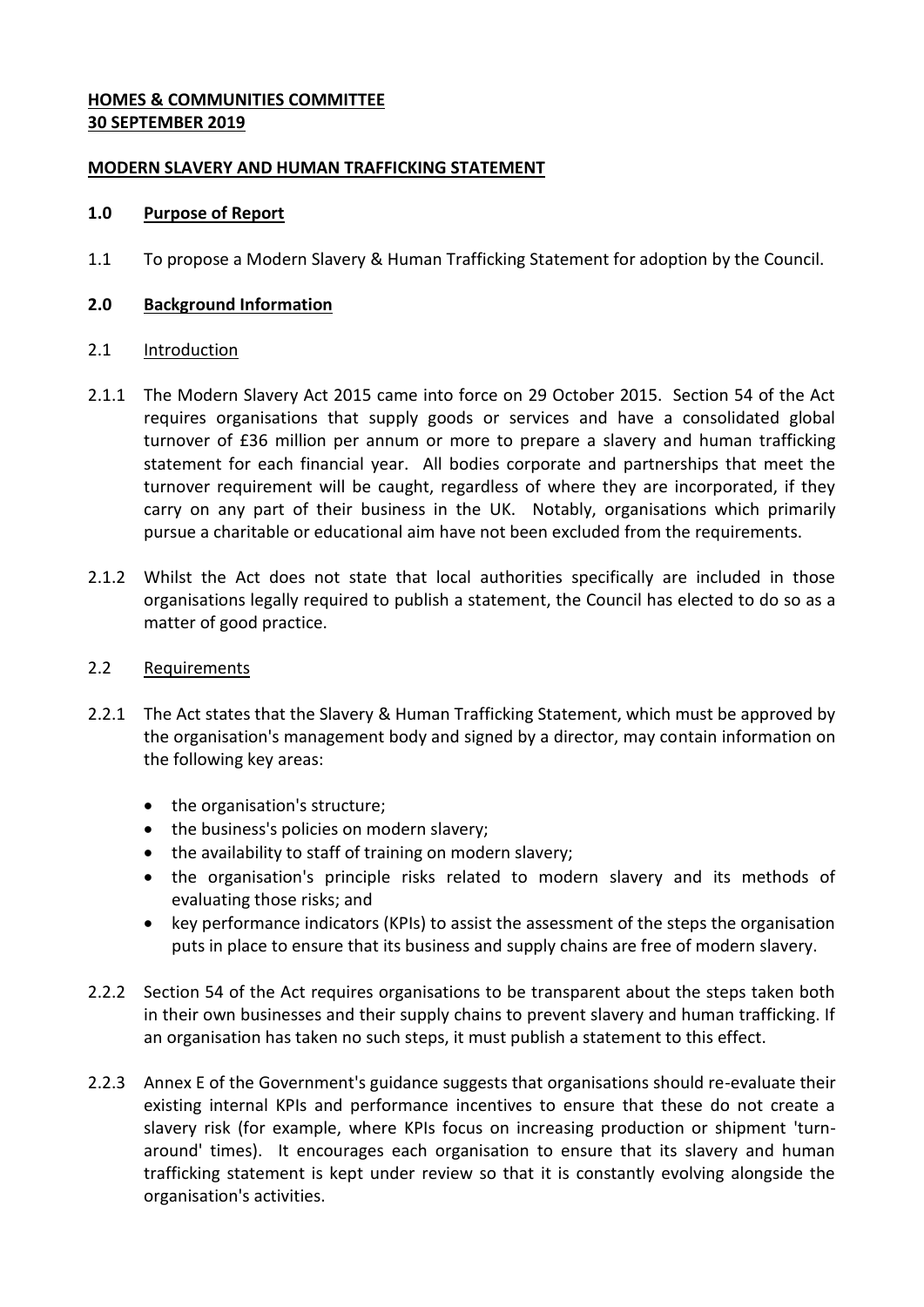## 2.3 Timescales

- 2.3.1 The guidance states that an organisation should seek to publish its statement as soon as reasonably practicable, preferably within six months before the end of their financial year. Organisations are required to publish their slavery and human trafficking statements on their websites and include links to their statements in prominent places on their homepages.
- 2.3.2 There is no requirement for organisations to include the statement in their annual reports and accounts.

# 2.4 Compliance

2.4.1 The Secretary of State can enforce the duty to prepare a slavery and human trafficking statement by using injunction proceedings. In reality, consumer pressure and pressure from organisations higher up in a supply chain that are required to comply or are coming under pressure from their own clients or customers to comply will inform organisations' decisions to comply with the Act. Investors and funders may also require compliance. Reputational and corporate social responsibility concerns are further likely to influence an organisation's approach.

## **3.0 Proposals**

- 3.1 On 19 July 2019 a proposed Statement was submitted to the Council's Senior Leadership Team (SLT) for consideration. The document had been put together in consultation with the relevant internal stakeholders and SLT were asked to consider the statement and make any amendments required prior to referring through to this committee for its formal adoption and implementation.
- 3.2 Having considered the content of the document amendments were made and the final version was agreed (see Appendix 1), subject to Member consideration and feedback.

# **4.0 Equalities Implications**

4.1 The proposed policy statement has been developed with due regard to equalities matters and to assist the Council to ensure that individuals with protected characteristics and those who are more vulnerable members of the community are appropriately supported.

### **5.0 Financial Implications**

5.1 There are no financial implications arising from the proposals set out within the report.

### **6.0 Community Plan – Alignment to Objectives**

6.1 A key objective included within the Community Plan is to reduce crime and anti-social behaviour and increase feelings of safety in our communities. The adoption of a Modern Slavery and Human Trafficking Statement demonstrates the Councils commitment to reduce crime in this area and in turn will help contribute to the achievement of this objective.

## **7.0 Comments of Director**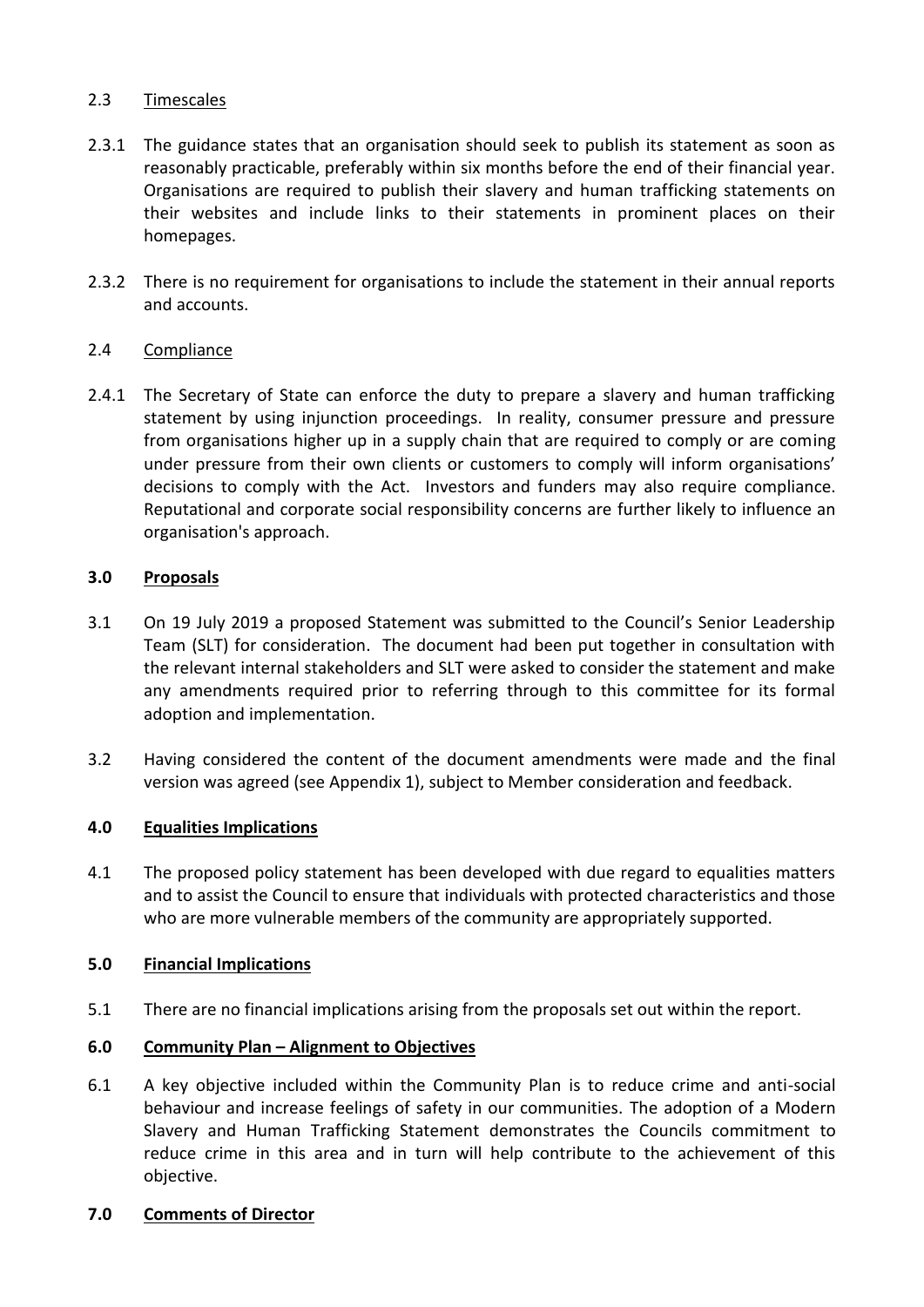7.1 Commentary is included within the main body of the report.

## **8.0 RECOMMENDATION**

**That Members consider the content of the proposed Human Trafficking and Modern Slavery and to provide feedback on the same prior to formal adoption by the Council.**

#### Reason for Recommendation

To enable the Council to demonstrate its commitment, as far as is reasonable possible to eradicating human trafficking and modern slavery.

### Background Papers

Nil

For further information please contact Tracey Piper on Ext 5219

**Karen White Director - Governance & Organisational Development**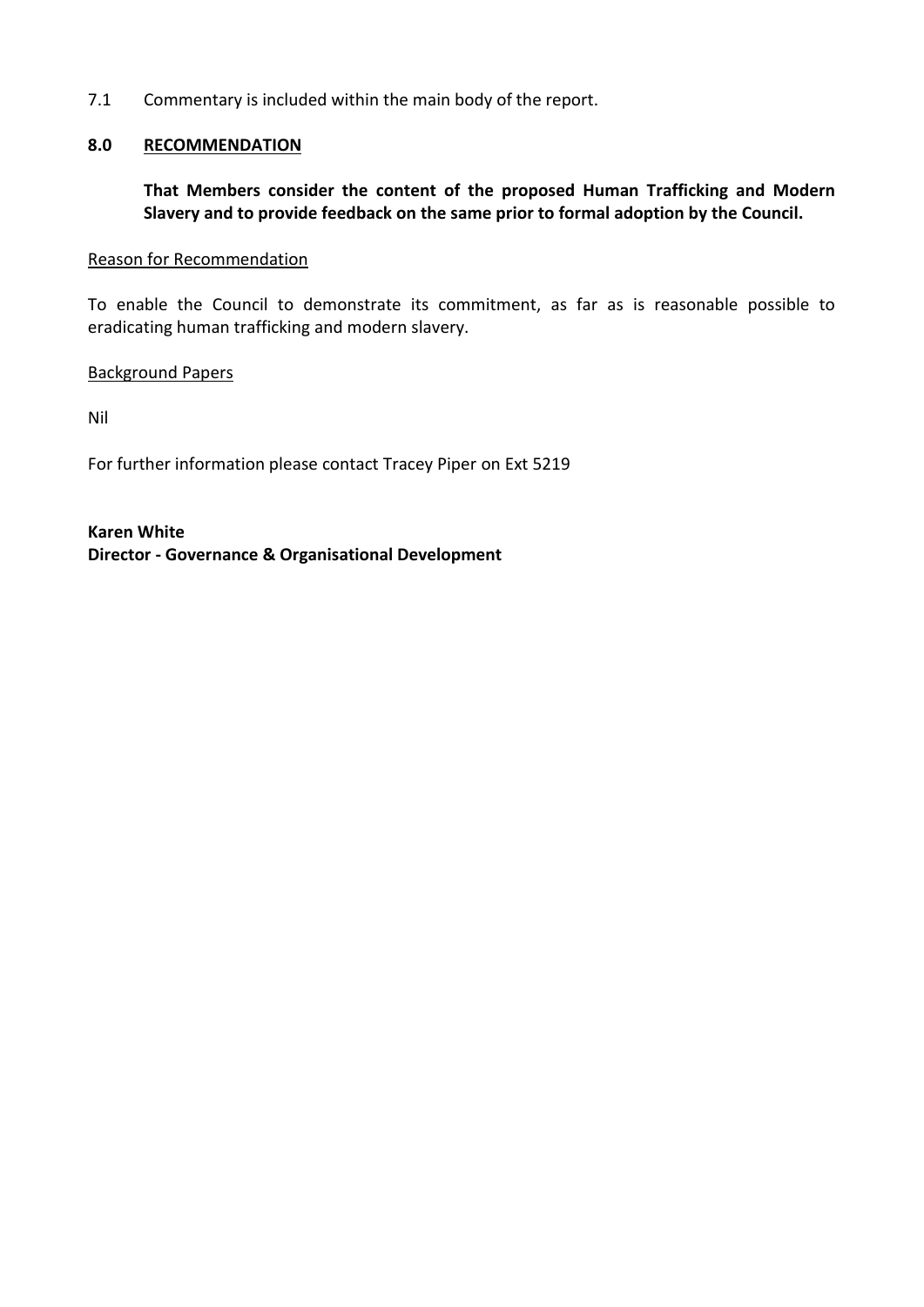### **MODERN SLAVERY & HUMAN TRAFFICKING STATEMENT**

#### **1. Introduction**

- 1.1 Newark and Sherwood District Council (NSDC) is committed to preventing slavery and human trafficking in the delivery of its services and corporate activities. The Council recognises that slavery and human trafficking remain a hidden blight on our society, that it has a responsibility to be alert to the risks and to strive to ensure that its supply chains are free from slavery and human trafficking.
- 1.2 This Modern Slavery and Human Trafficking Statement details the steps the Council has taken to understand potential modern slavery risks related to its business and to put in place measures to ensure that these offences are not committed in its own business or its supply chains.
- 1.3 This Statement relates to all activities carried out by NSDC. It will be reviewed on an annual basis and a new updated Statement, acknowledging any further actions that may have been taken, will be published by the end of June in each subsequent year.

### **2. The Modern Slavery Act 2015**

- 2.1 The Modern Slavery Act 2015 (the Act) consolidates various offences relating to human trafficking and slavery. Broadly speaking this means that:
	- $\triangleright$  'slavery' is where ownership is exercised over a person;
	- $\triangleright$  'servitude' involves coercion to oblige a person to provide services;
	- $\triangleright$  'forced and compulsory labour' is where a person works or provides services on a nonvoluntary basis under the threat of a penalty;
	- $\triangleright$  'human trafficking' involves arranging or facilitating the travel of a person with a view to exploiting them.
- 2.2 Section 52 of the Act imposes a duty on public authorities, including district councils, to notify the Secretary of State of suspected victims of slavery or human trafficking.
- 2.3 Section 54 of the Act imposes a legal duty on commercial organisations, which supply goods and/or services from or to the UK and have a global turnover of more than £36 million, to publish a slavery and human trafficking statement each financial year.
- 2.4 NSDC engages in commercial activities by providing services (both statutory and discretionary). Its annual turnover is in excess of £36 million. Whilst the Act does not state that local authorities specifically are included in those organisations legally required to publish a statement, NSDC has elected to do so as a matter of good practice. The Council is keen to raise awareness of slavery and human trafficking and as a large scale local employer and provider of services, it is seen as imperative that the Authority makes its position of zero tolerance in respect of slavery and trafficking clear and unequivocal.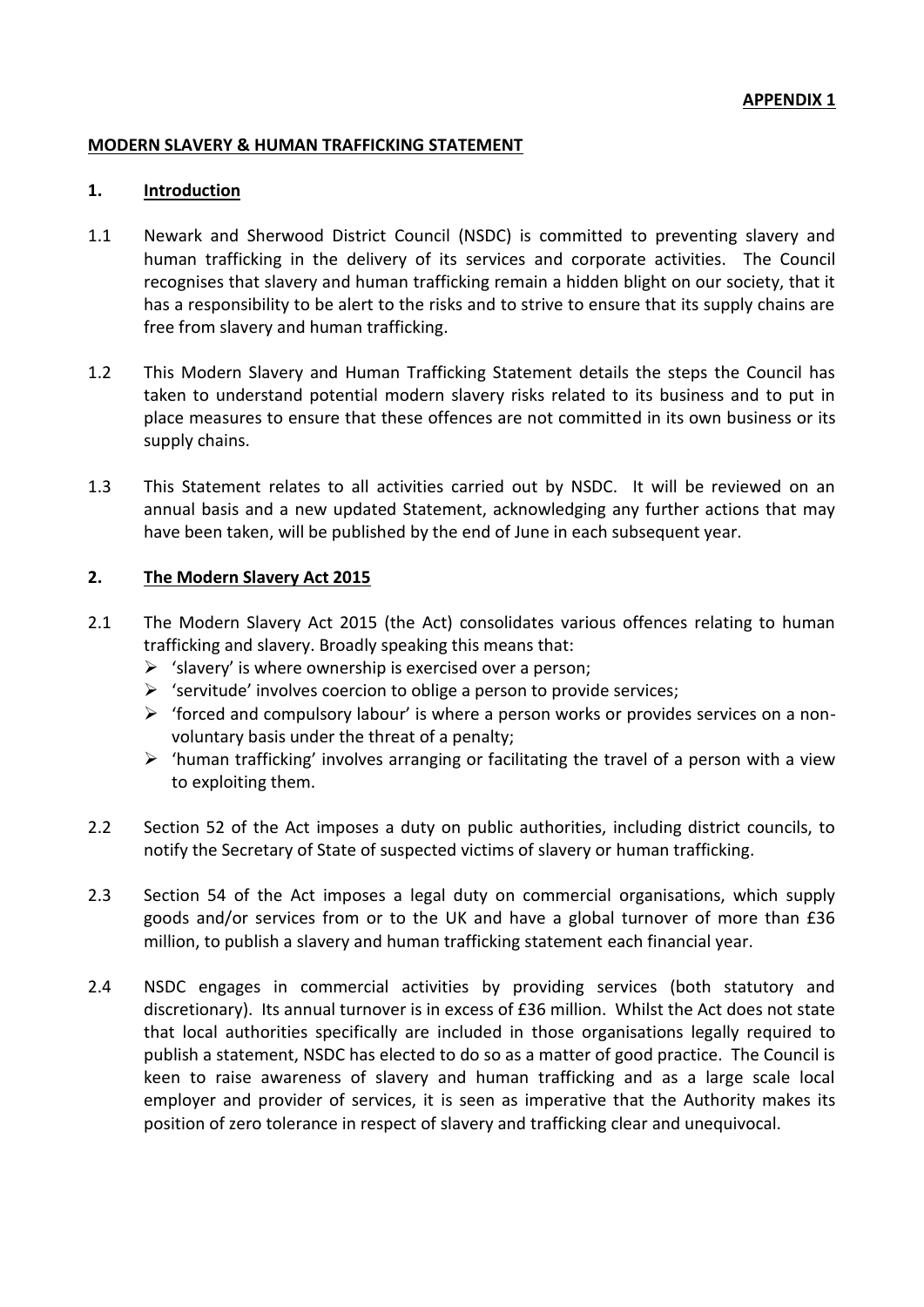# **3. Standards**

- 3.1 The Council will meet the following standards and also expects those with whom it does business, to meet them to:
	- $\triangleright$  Support every individual's human right to live free from abuse, servitude and inhumane treatment;
	- $\triangleright$  Promote ethical business and operational practices in corporate activity and services delivered;
	- $\triangleright$  Take appropriate steps to ensure, as far as is reasonable possible, that slavery and human trafficking is not taking part in any of its business or supply chains;
	- $\triangleright$  Take reports of witnessed, suspected or disclosed concerns of slavery and human trafficking seriously and ensure that such reports are shared with appropriate law enforcement and other partner agencies in order that they can be fully investigated;
	- $\triangleright$  Take appropriate action to address actual instances of slavery and human trafficking brought to the Council's attention and to take all reasonable steps to support and protect its victims.

# **4. Organisational Structure**

- 4.1 The Council is a second tier local authority situated in the county of Nottinghamshire, providing a wide range of statutory and discretionary services delivered both directly by itself, and through partnership working with other agencies and commissioned work with external contractors.
- 4.2 Council's Constitution and details of the structure are both available on its website [www.newark-sherwooddc.gov.uk/](http://www.newark-sherwooddc.gov.uk/)

# **5. Supply Chains**

- 5.1 As part of its procurement processes, NSDC requires that all suppliers of goods and services comply with all applicable laws, statutes, regulations and codes including the Modern Slavery Act 2015. Suppliers are also expected to publish a Slavery and Human Trafficking Statement (where applicable). Contract terms and conditions set out the requirements of suppliers and sub-contractors in relation to ensuring there is no slavery or human trafficking in their businesses.
- 5.2 NSDC also requires its suppliers and sub-contractors engaged in 'regulated activity' involving children and adults at risk to have safeguarding policies, procedures and training in place and to comply with the reporting procedures in the Council's Adult and Children's Safeguarding Policies.

# **6. Policies and Plans**

- 6.1 NSDC has a range of policies and plans in place that reflect its commitment to acting ethically and with integrity to prevent slavery and human trafficking in its operations. These include:
- 6.1.1 **The Community Plan 2019-2023** a key Objective is that we reduce crime and anti-social behaviour and increase feelings of safety in our communities. In working towards this Objective, NSDC is working, individually and with partner agencies, to reduce crime and anti-social behaviour; using statutory powers to improve public safety, for example, enforcement of licensing requirements; raising awareness of services available; and encouraging victims to report incidents to access the support they need.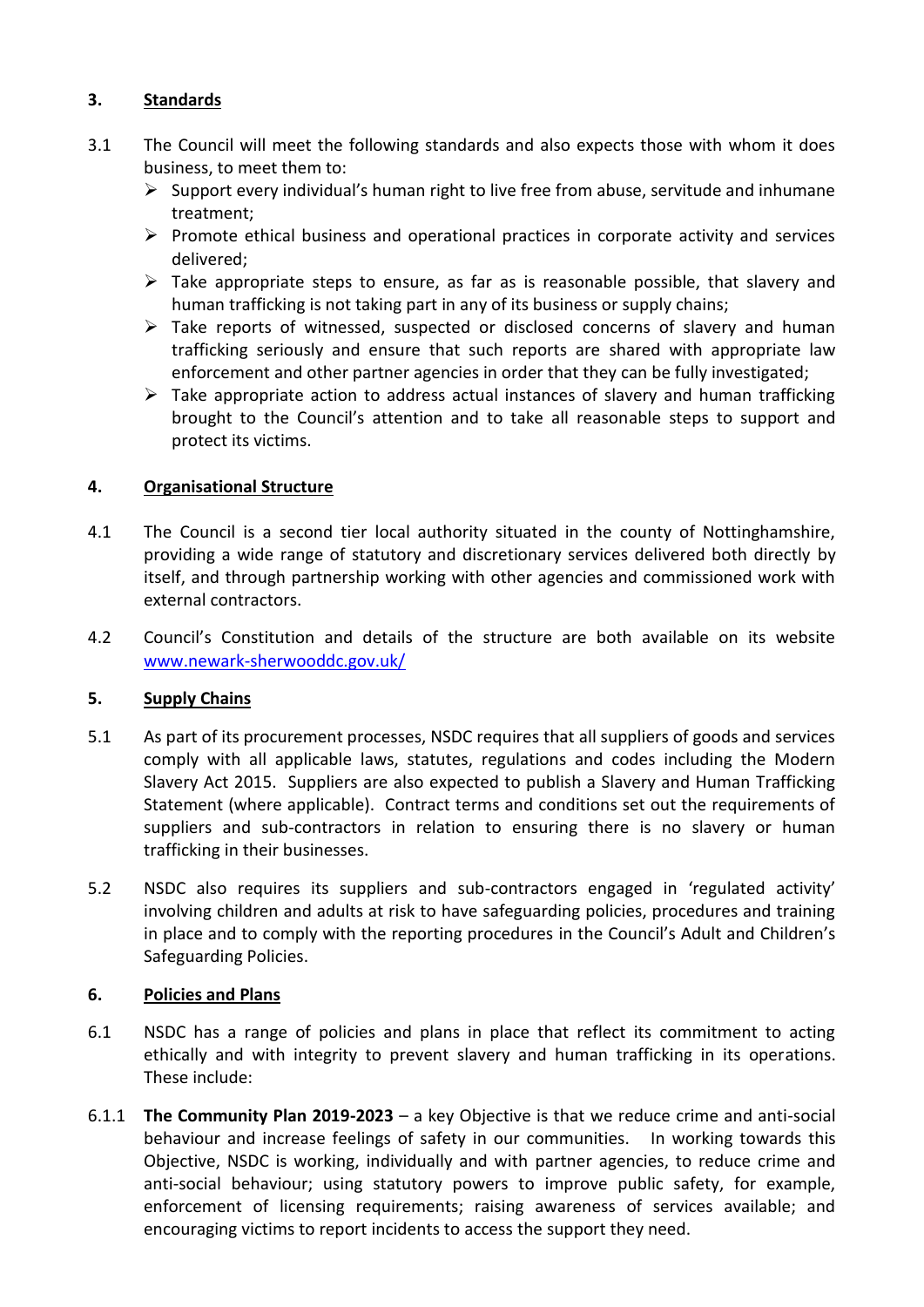- 6.1.2 **Safeguarding Policies** The Council's Children and Adults Safeguarding policy sets out the steps the Authority is taking to safeguard and protect the welfare of children and adults at risk who come into contact with or use its services and activities. The policy includes the Council's responsibilities in respect of modern slavery and human trafficking and its legal obligation to notify the Home Office of suspected victims of these offences. We have a statutory duty to work in partnership with a number of agencies to identify, refer and respond to suspected abuse and to provide additional support.
- 6.1.3 **Whistleblowing Policy** NSDC encourages all its employees, Councillors, contractors, their agents and/or subcontractors, consultants, suppliers and service providers to report concerns about any aspect of service provision, conduct of officers and others acting on behalf of the Council. The Whistleblowing Policy is intended to make it easier to disclose information without fear of discrimination and victimisation.
- 6.1.4 **Code of Conduct** NSDC makes clear to all its employees that there are expected standards of behaviour to which they must adhere when they are representing and acting on its behalf. Employee conduct and behaviour that fails to meet these standards is fully investigated and appropriate action taken.
- 6.1.5 **Recruitment and Selection Policy** This sets out procedures followed to vet new employees to ensure that confirmation of their identities and qualifications is obtained. To comply with the Immigration, Asylum and Nationality Act 2006, prospective employees are asked to supply evidence of their eligibility to work in the United Kingdom. References are sought and followed up for all employees and relevant checks, for example Disclosure and Barring Service (DBS) checks, are carried out where relevant to the position. NSDC uses a specified and reputable vendor neutral platform to source agency workers. The provider has a Modern Slavery and Human Trafficking Statement and all contracts with third party providers include the following clause: *Suppliers will also not engage in any*

*practices or policies that result in involuntary labour such as slavery, indentured or bonded labour, child labour, and prison labour. Our suppliers must confirm compliance with the local laws applicable to their operations, including any slavery and human trafficking laws.*

- 6.1.6 **Anti-Money Laundering Policy** This sets out the Council's commitment to the prevention, detection and reporting of money laundering.
- 6.1.7 **Commissioning and Procurement Policies** These policies set out the strategic aims and principles of procurement activity, including the principles that the Council follows in the acquisition of goods, works and services from suppliers.

NSDC is committed to ensuring that its suppliers adhere to the highest standards of ethics. Suppliers are required to demonstrate that they provide safe working conditions where necessary, treat workers with dignity and respect, and act ethically and within the law in their use of labour. The Council works with suppliers to ensure that they meet the standards of the code and improve their worker's working conditions. However, serious violations of the organisation's supplier code of conduct will lead to the termination of the business relationship.

6.1.8 **Dignity at Work Policy** – This policy provides a framework for the Council's approach to the wide ranging equality and diversity agenda.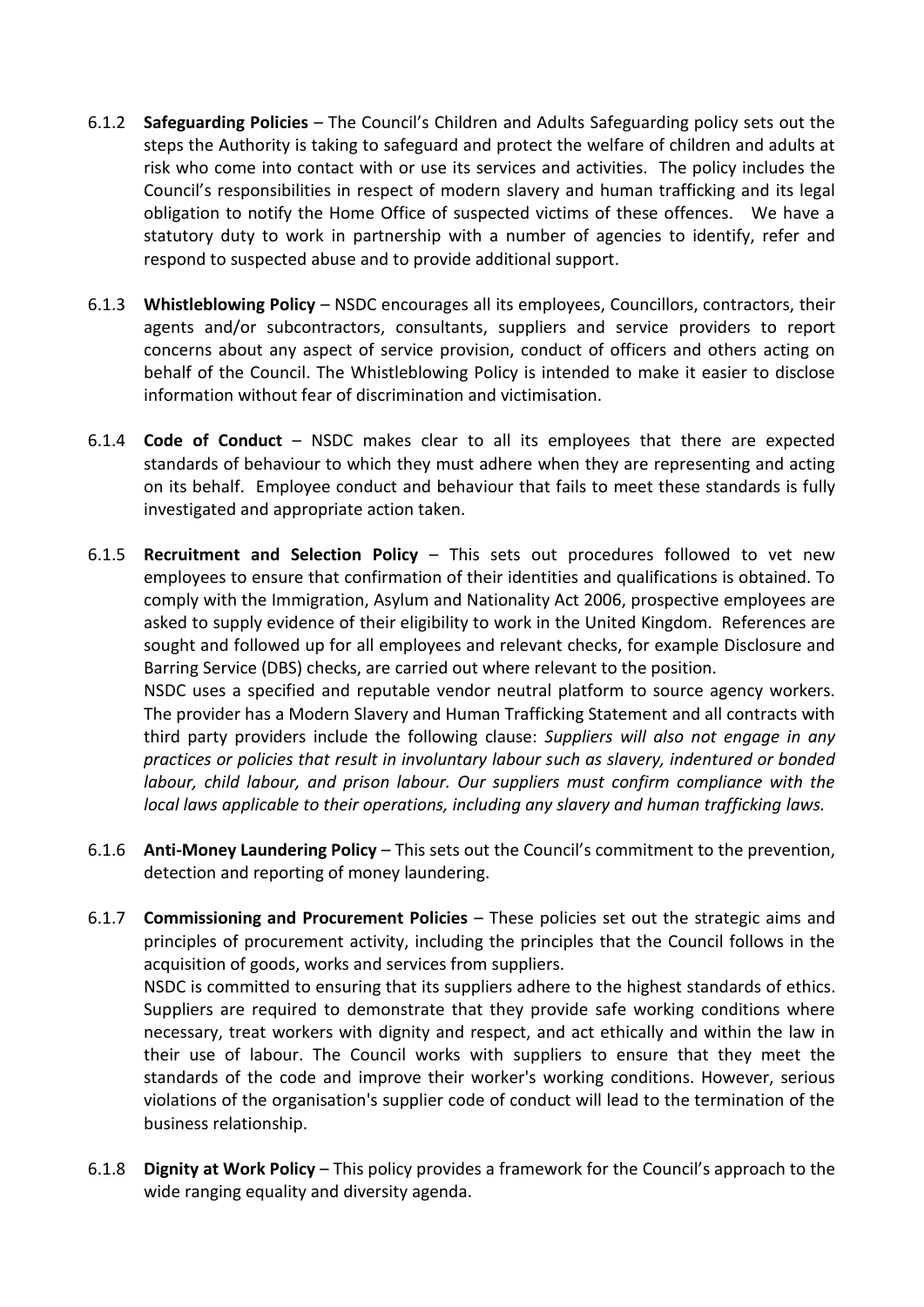# **7. Due Diligence**

- 7.1 The Council's approach to commissioning and procurement requires suppliers of goods and services to implement due diligence procedures in relation to slavery and human trafficking with their own suppliers, sub-contractors and other participants in their supply chain. For organisations with a turnover below £36 million, suppliers will be asked to confirm their acceptance of this Modern Slavery and Human Trafficking Statement.
- 7.2 As part of the Council's commitment to identify and mitigate risk, all business units work together and alongside partner agencies to:
	- $\triangleright$  Identify and assess potential risk areas in their business affairs;
	- $\triangleright$  Mitigate the risk of slavery and human trafficking through robust checks and balances;
	- $\triangleright$  Monitor and review any potential risk areas identified;
	- $\triangleright$  Protect whistle blowers.

# **8. Training**

- 8.1 The Council has made considerable efforts to ensure that initiatives to raise awareness of slavery and human trafficking, and services available to assist victims have been prioritised. We provide face to face Safeguarding and domestic violence awareness training for all new starters and this includes a section on Modern Slavery. Once staff have attended this, those with computer access are sent online modules on Safeguarding, Domestic violence, and Modern Slavery.
- 8.2 For those employees who attended face to face training some time ago the Safeguarding and Modern Slavery modules are emailed out to them periodically as a refresher.
- 8.3 Where employees do not have computer access we have given an undertaking to provide face to face training at regular intervals throughout the year.

# **9. Targeted Activity**

- 9.1 The Council has a strong history of working in partnership with other local authorities, both at county and district level, partner agencies, local charities and community groups including Nottinghamshire's Serious Organised Crime Group. The Council's Public Protection Business Unit contains the operational teams delivering activities locally both in respect of responding to issues reported on a daily basis and creating and coordinating medium and longer-term projects that aim to reduce crime and improve public safety by gathering intelligence on disruptive activity where appropriate.
- 9.2 The Council also attends and supports the MARAC (Multi Agency Risk Assessment Conference) which is a meeting where information is shared on the highest risk domestic abuse cases between representatives of local police, probation, health, child protection, housing practitioners, Independent Domestic Violence Advisors (IDVAs) and other specialists from the statutory and voluntary sectors. Where these groups identify potential abuse or slavery, the necessary enforcement agencies are informed and referrals are made to local and national support agencies.